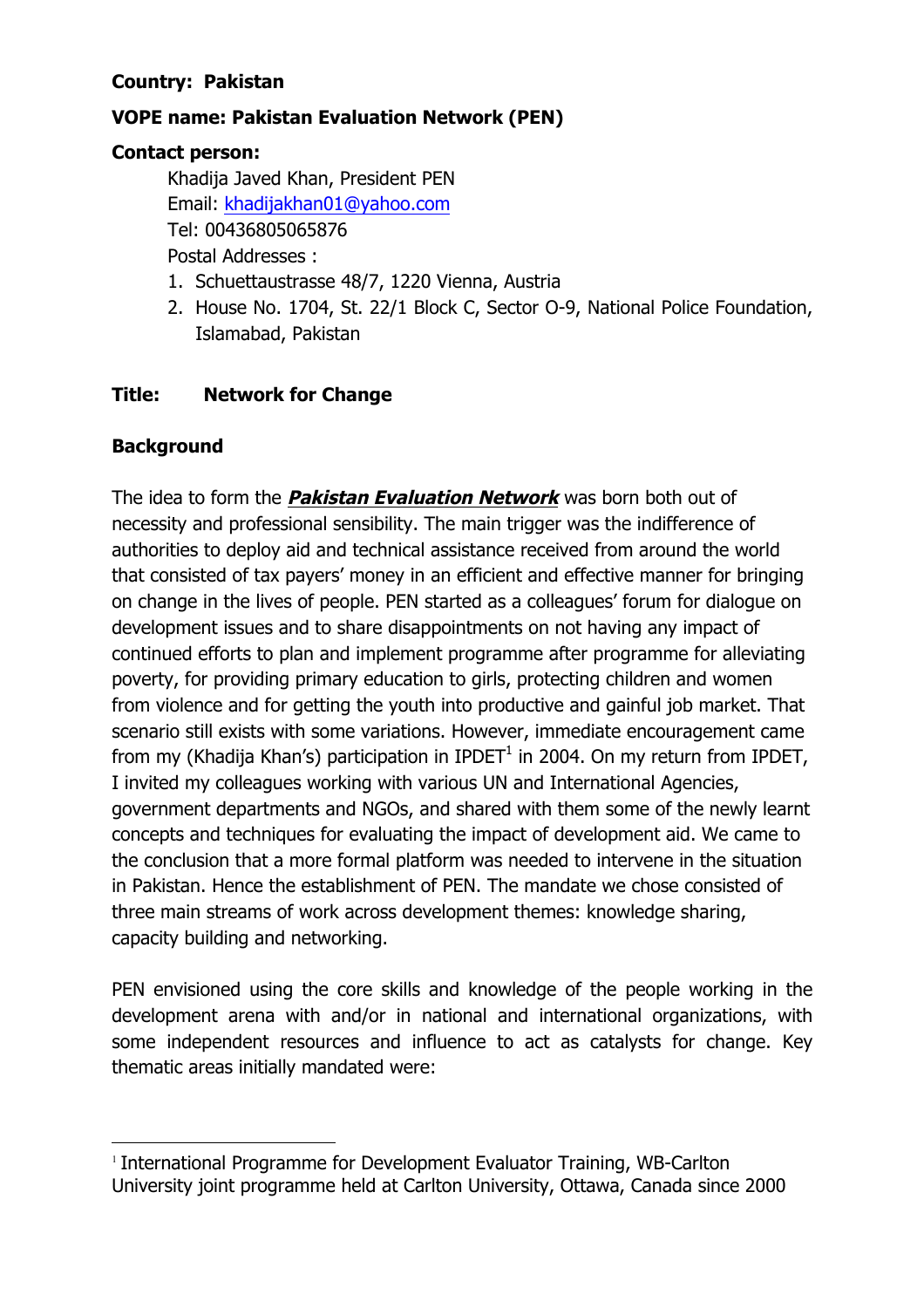- Good Governance
- Democracy and Social Justice
- Human Development
- Disaster and Humanitarian Assistance

There were initially seven founding board members, all of whom were working in professional fields in prestigious organizations. Most of founding members were engaged in monitoring and evaluation of development projects as part of their employer organizations. This gave us a strong basis for creating a working environment to implement PEN's mandate.

Over the last 8 years, PEN has grown into a network constantly sought after by serious minded professionals who are not seeking self-promotion, but working quietly behind the scene.

PEN has established a general body and an executive body (board) consisting of seven founder members and three co-opted members from diverse professional backgrounds. The number of members is 58 at present, out of which 5 are corporate members. (Recently enquiries from two prospective members have been received who will soon be joining the forum.) The board members are elected in a virtual general conference every 5 year; hence the current board is the second, formed in 2009. There is a board meeting every year to go over the performance of the past year and to plan for the next year. (This coincides with Khadija Khan's visit to Pakistan as the sitting President of PEN due to work responsibilities aborad).

Membership profile is given below.

- At present, we have 53 individuals and 5 organizations as Members of PEN. They are dispersed geographically and sector-wise.
- There are 34 male and 19 female members.
- Minimum Level of Education is B.A (2) and maximum Ph. D (2). Predominantly M.A., M.Sc., CA and ACCA
- We are also starting the process to register PEN as a non-profit company under relevant laws
- In order to encourage membership, we are carrying out a campaign to offer membership on gratis basis before formal registration.
- 2013 is the next election year as PEN will complete its four year run on current Board. The list of members is undergoing revision at the moment.

# **Strategy and implementation**

Below are the situation analysis and the role of PEN, as envisioned by its current Board.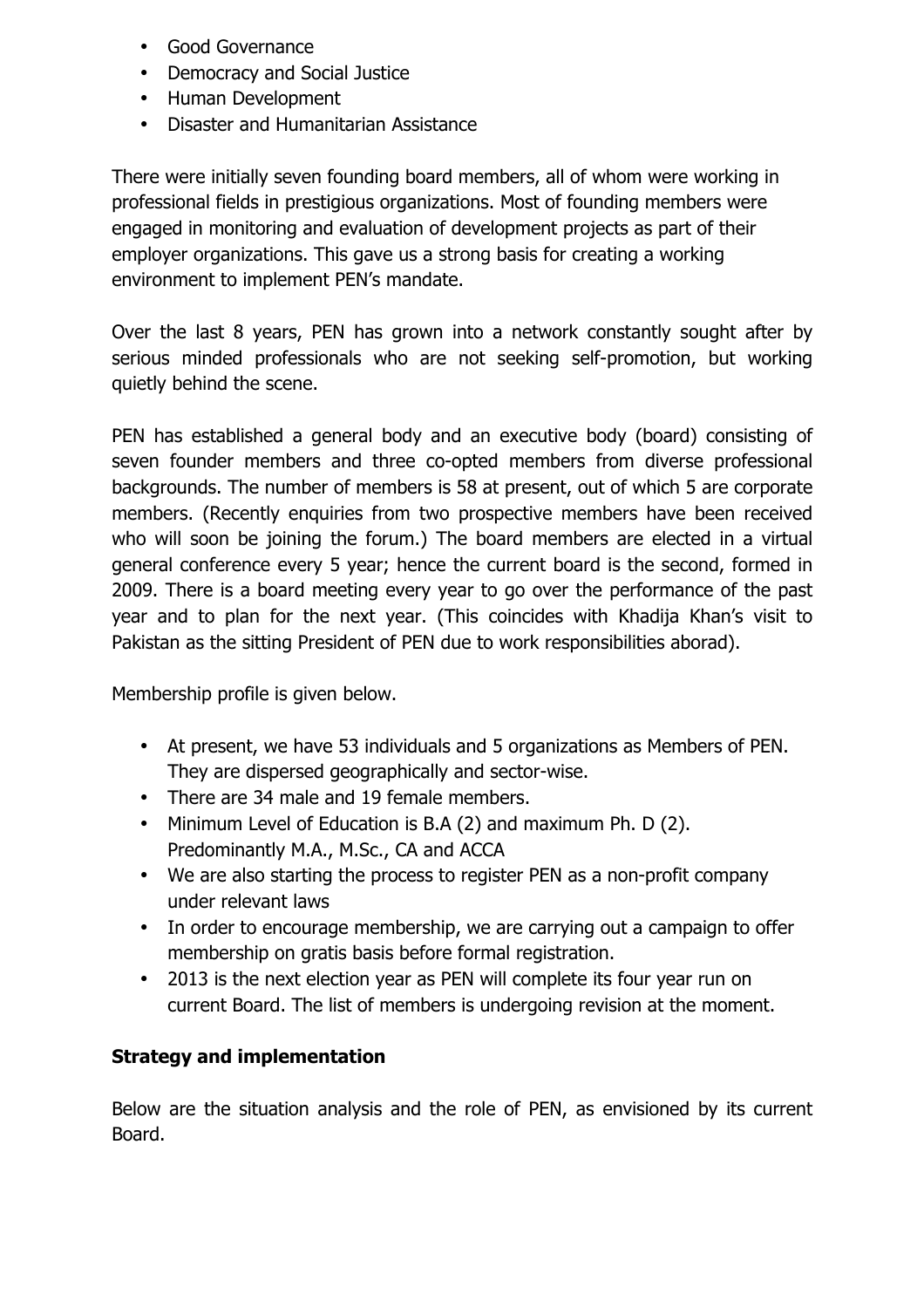Pakistan is a developing country and as such benefits from international support to overcome a range of issues related to poverty, economic and social disparity, security and humanitarian crisis management.

Of the \$4 billion in development assistance recorded by the State Bank of Pakistan in 2009, \$2.6 billion came from multilateral organizations and development banks. Several non-OECD countries, most significantly China and Saudi Arabia, now give significant amounts of aid. The United States is the largest source of bilateral aid to Pakistan. For FY2010, the United States has budgeted approximately \$1.2 billion in economic assistance to Pakistan, with another \$300 million pending through the President's supplemental request. In the next few years, the United States expects to spend more than \$1.5 billion a year, as authorized by the Enhanced Partnership with Pakistan Act of 2009.<sup>2</sup>

Despite the large and growing inflow of foreign assistance, the economic indicators have not shown much progress. Since 1985 till 2000, the GDP per capita almost remained static around US\$500. One can draw it on the graph as a horizontal straight line. Compared with the GDP per capita in the Middle East \$2,670 and the World  $$5,632.<sup>3</sup>$  The Human Development Index shows Pakistan to rank 145 among the world community. Both education and health, despite being claimed as priority areas, receive low % of GNP i.e. 1.8% and 0.2% respectively<sup>4</sup>.

On the qualitative side, the living conditions do not seem to improve. The latest Economic Survey 2011-2012 depicts the situation as follows:

"The floods of 2010 and heavy rains of 2011significantly hurt the efforts to improve standard of living of the people. The floods and rains affected approximately 20 million people directly and a much larger proportion indirectly; the loss to infrastructure and livelihood sources further impacted the people of these areas."

Considering the above situation, it is reasonable to ask if the development assistance described above is really making a difference in the life of ordinary people in Pakistan. The answer is not readily available. In order to understand the context and build its mandate for the next five years, PEN has conducted the following analysis.

- PEST analysis at country level
- SWOT analysis at organizational level

#### **PEST Analysis**

**Political**

- Ineffective and instable political leadership
- Alienation from the development process due to constant security problems
- Distorted democratic process; democracy turning into monarchy as each generation of politicians passes over power to its new generation
- Impact of education is not visible.
- Development policies are few and sporadic

 $\frac{2}{3}$  Centre for Global Development  $\frac{3}{3}$  Economic Indicators - Pakistan

<sup>&</sup>lt;sup>4</sup> Pakistan Economic Survey 2010-2011 Economic and Social Indicators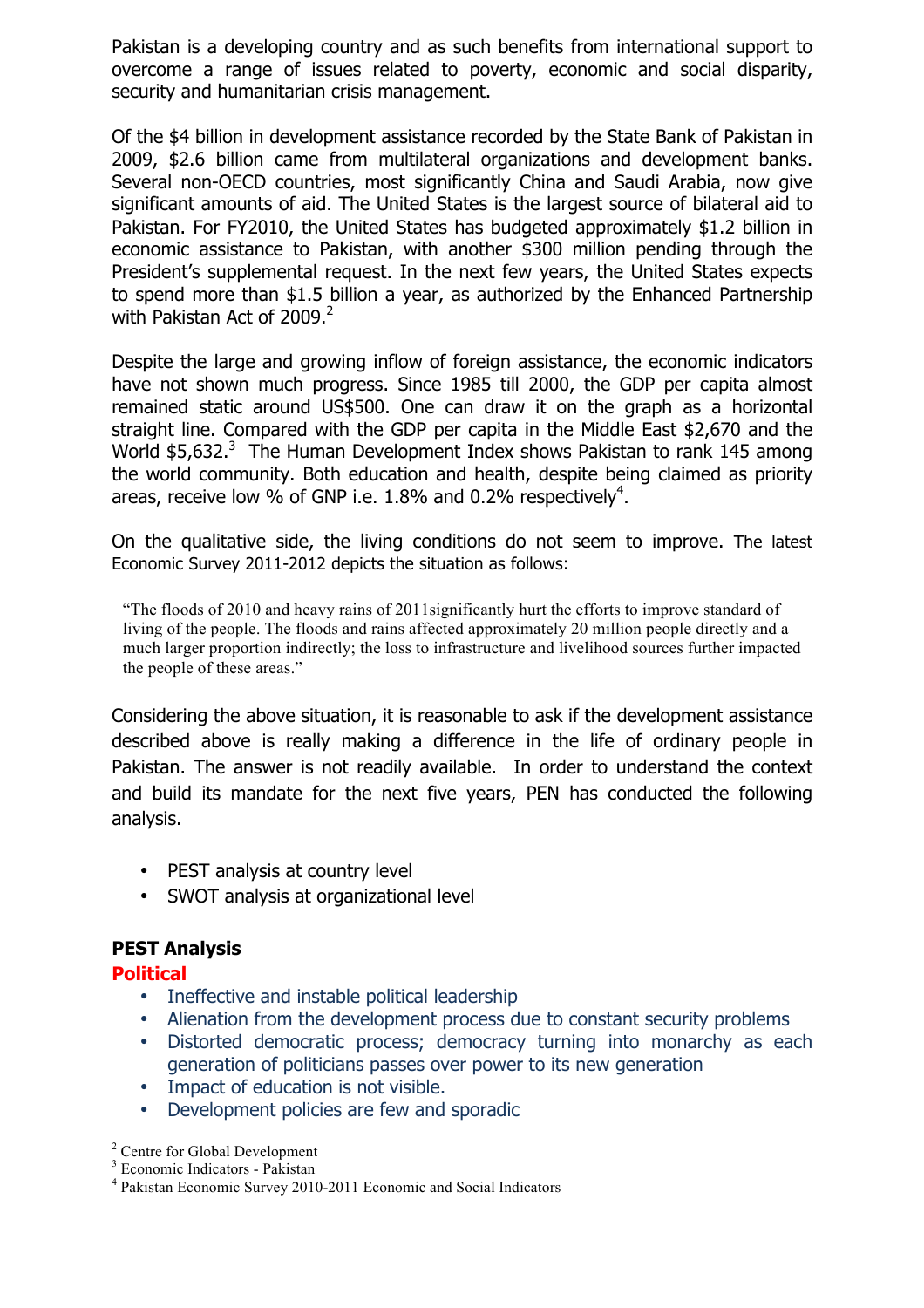• Weak accountability

#### **Economic**

- Government perspective of development is oriented to seeking foreign exchange to stabilize the economy
- Inflation, unemployment and disguised employment rates are constantly rising (Economic Survey of Pakistan)
- External funding is not well-applied for results.
- Due to shortage of energy, industrial sector and businesses are suffering with low production, laying off workers and investing in real estate
- Self-employed skilled workers are not able to make their commitment good due to energy shortage. (For example tailors and auto workshop mechanics can only work when their machines are operating.)

#### **Social**

- Social instability due to friction among various thought groups regarding terrorism
- Security situation most disturbing in remote areas where communities have no way to protect themselves either against terrorist attack or against army attack.
- Youth and women have fewer or rather no chance for employment due to slack in business and closing down of industries.
- Media and journalism is comparatively free, however there is imbalanced focus on issues in media.

### **Technological**

- Lopsided progress in technology
- Well-developed nuclear facilities, still the energy production is low due to mismanagement.
- Focus on acquiring finished goods instead of building or assembling complex machines and electronics.
- Technological education is not well-supported except in IT sector.
- Army is the hub of technological development which is not mainstreamed
- Due to brain-drain, most of the highly qualified technical professionals are not significantly contributing to the development of the technological basis for the country.

### **SWOT analysis - consolidated**

#### **Strengths and Opportunities**

- Board and general membership has diverse professional backgrounds equipped with monitoring and evaluation skills and valuable experience in various sectors.
- PEN is now capitalizing on introducing M&E in the public sector and disaster and humanitarian organizations are focusing on improved governance and transparency.
- Some government departments, private sector, academic institutions, NGOs and journalist are supportive of PEN.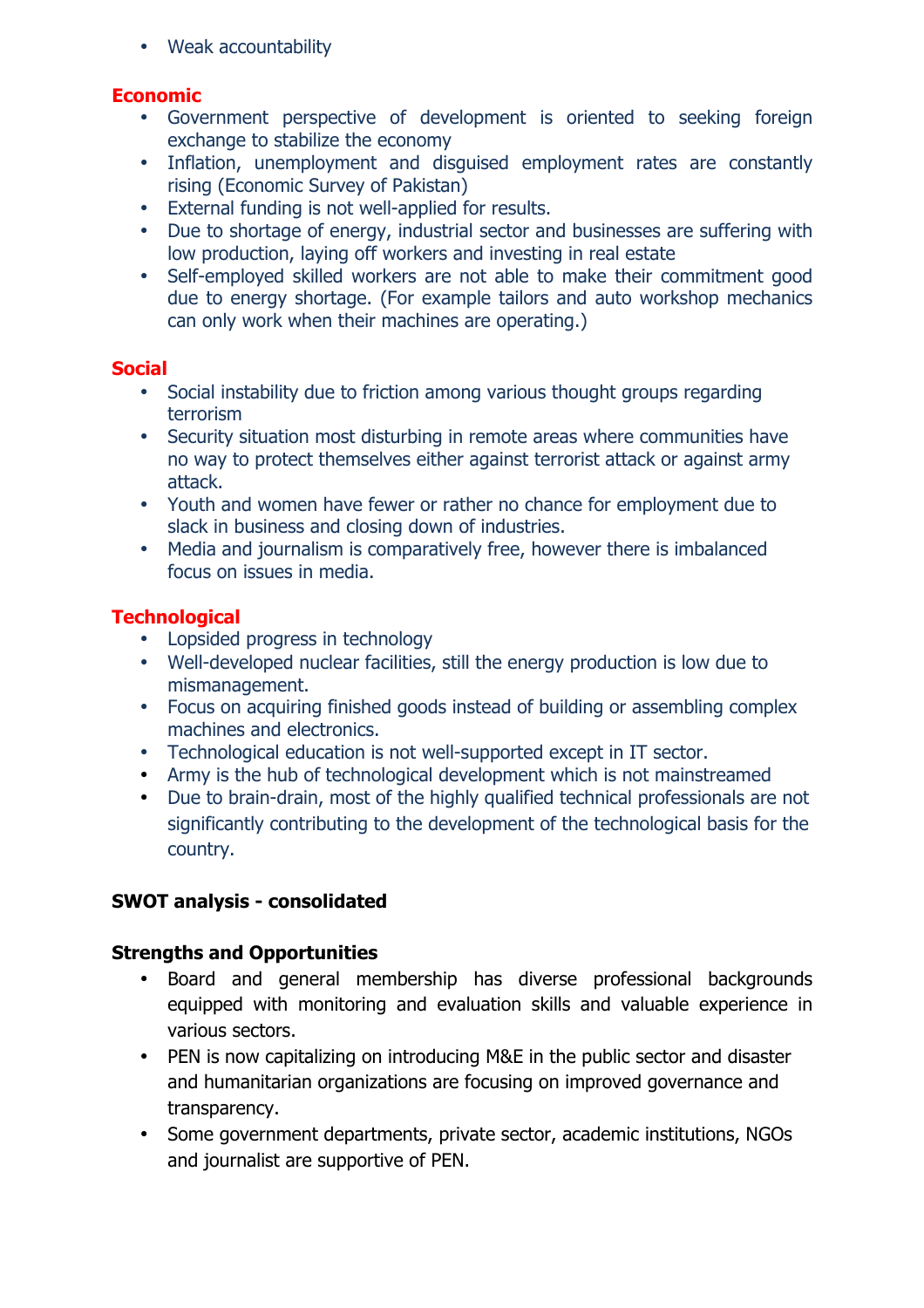### **Weaknesses, Threats and Challenges**

- Politically charged environment that might convert M&E exercise into a struggle for political gains/blames.
- Unpredictable and uncertain political and socio-economic conditions in the country.
- Security issues in the field especially two of the four provinces.
- No clear national monitoring and evaluation policies and lack of qualified M&E professionals in the underdeveloped and remote areas of the country (where most of the development projects are required and located).

## **PEN's Strategy and Action Plan:**

Under the circumstances, NGOs and professional bodies have taken to connect with people to substitute some of the work that the government departments are supposed to perform in the development arena.

The two questions we asked ourselves are:

- What is PEN going to do to improve upon the areas highlighted above if it believes itself to be the **Network for Change**?
- How it is going to do it?

The **PEN vision** as stated below is right on target:

## **A responsible society built on knowledgeable people and transparent governance**.

Thus PEN is going to catalyse change towards a monitoring and evaluation culture in national organizations for accountable and responsible public and private sector performance and/or services. It is done through advocacy for evaluation policies, creating and sharing knowledge on development issues, building capacity in strategic planning, monitoring and evaluation, and strengthening networks for experience sharing and mutual learning.

PEN members individually and as a team believe in and practice the following values:

- Personal commitment and responsibility
- Professional integrity
- Belief in democracy and mutual respect
- Transparency in business and communication
- Change to serve the people

PEN looks at the above situation as an opportunity as well as a challenge to play its role as a neutral professional body. The opportunity to engage the government departments, private organizations, academia, journalists and other professional networks in the debate on good governance and financial and economic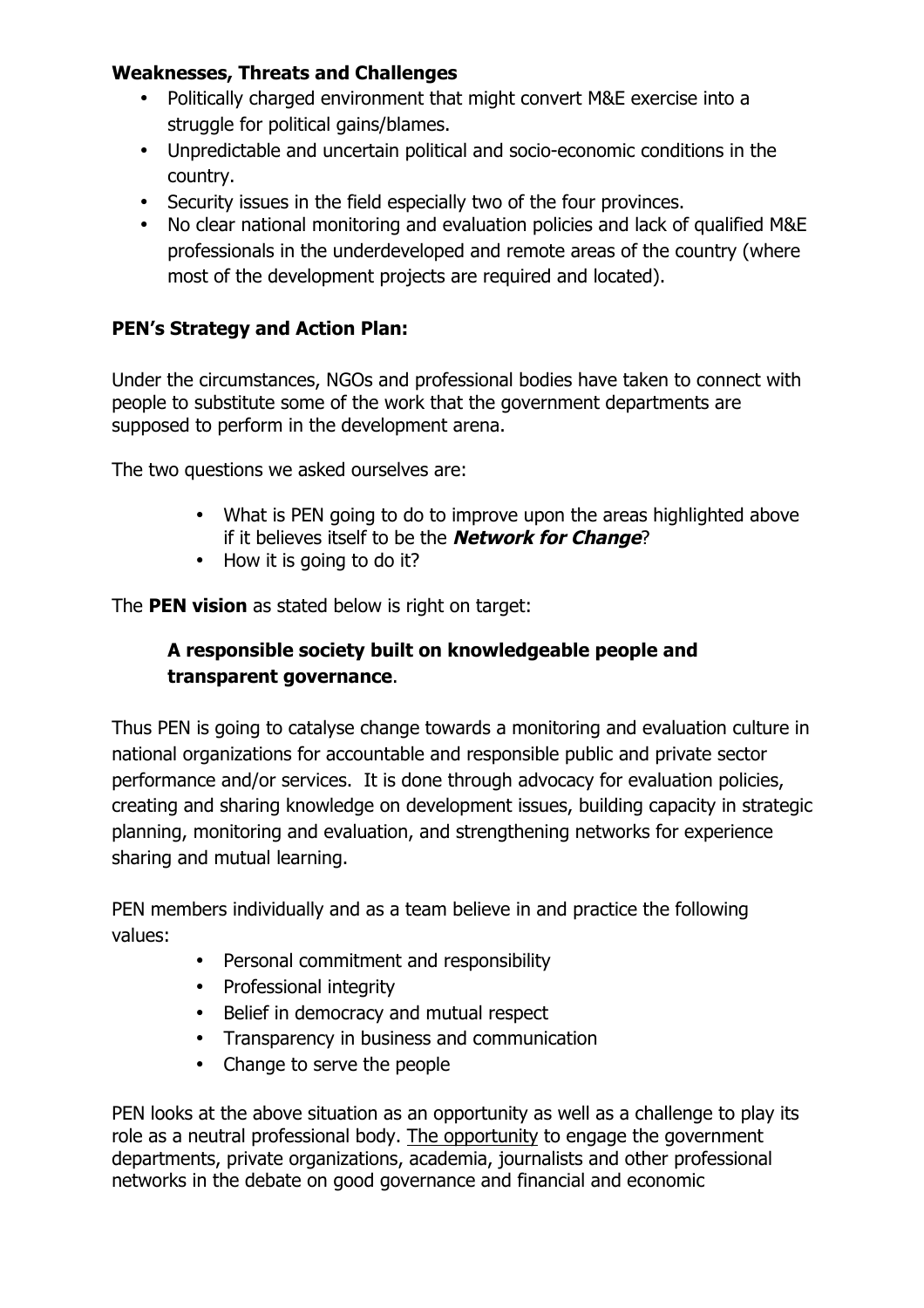pragmatism, particularly with regard to the use of scarce resources deployed to the development of people, and the challenge to keep apolitical and devoted to the cause of development and not to fall into the trap of being a reformer.

| Area of<br>Influence | What is the issue                                                                                                                                                                                                                                                        | Why PEN should<br>be involved                                                       | How PEN should be involved                                                                                                                                                                                                                                                                                                                                                                                         |
|----------------------|--------------------------------------------------------------------------------------------------------------------------------------------------------------------------------------------------------------------------------------------------------------------------|-------------------------------------------------------------------------------------|--------------------------------------------------------------------------------------------------------------------------------------------------------------------------------------------------------------------------------------------------------------------------------------------------------------------------------------------------------------------------------------------------------------------|
| <b>Political</b>     | Development policies are<br>$\bullet$<br>few and sporadic<br>Weak<br>$\bullet$<br>accountability<br>culture                                                                                                                                                              | Most connected to<br>the transparent,<br>efficient and<br>effective<br>development: | The first priority for PEN is to<br>create awareness on the<br>inadequate policies on development<br>issues including a strong legal<br>context for monitoring and<br>evaluation of policies and their<br>impact on people.                                                                                                                                                                                        |
| <b>Economic</b>      | Government perspective<br>$\bullet$<br>of development is<br>oriented to seeking<br>foreign exchange to<br>stabilize the economy.<br>External funding is not<br>$\bullet$<br>well-applied for results.                                                                    | Concerned with<br>development                                                       | Through a range of actions<br>including mobilizing opinion of<br>professionals in the government<br>departments and building<br>understanding of, and skills and<br>attitude to treat the foreign<br>assistance. Complementarily,<br>engage media and law and justice<br>bodies for awareness on related<br>matters. It will not be easy as the<br>main challenge will be to remain<br>apolitical in this scenario |
| <b>Social</b>        | Youth and women have<br>$\bullet$<br>fewer or rather no<br>chance for employment<br>due to slack in business<br>and closing down of<br>industries.<br>Higher education funding<br>$\bullet$<br>is depleted and students<br>studying abroad were<br>discontinued support. | Concerned with<br>development                                                       | PEN has no direct intervention or<br>influence on changing the above<br>situation, but it has a mandate to<br>engage relevant people and<br>sections of the society who could<br>be in a position to act.                                                                                                                                                                                                          |
| Techno-<br>logical   | Due to brain-drain, most<br>$\bullet$<br>of the highly qualified<br>technical professionals<br>are not significantly<br>contributing to the<br>development of the<br>technological basis for<br>the country                                                              | Concerned with<br>development                                                       | This is not the mandate of PEN to<br>persuade the government<br>authorities to create economic<br>opportunities for technological<br>growth. However, PEN keeps an<br>eye on such issues and uses<br>examples in its core mandate on<br>development.                                                                                                                                                               |

Setting PEN mandate in the light of PEST and SWOT:

# **Capacity to Implement PEN Action Plan:**

# **PEN is a part of the whole scenario**:

PEN is fully integrated and interacting with government and non-governmental organizations, educational institutions, professional networks and last but not the least print and electronic media.

- Government Ministries/Departments
	- Planning Division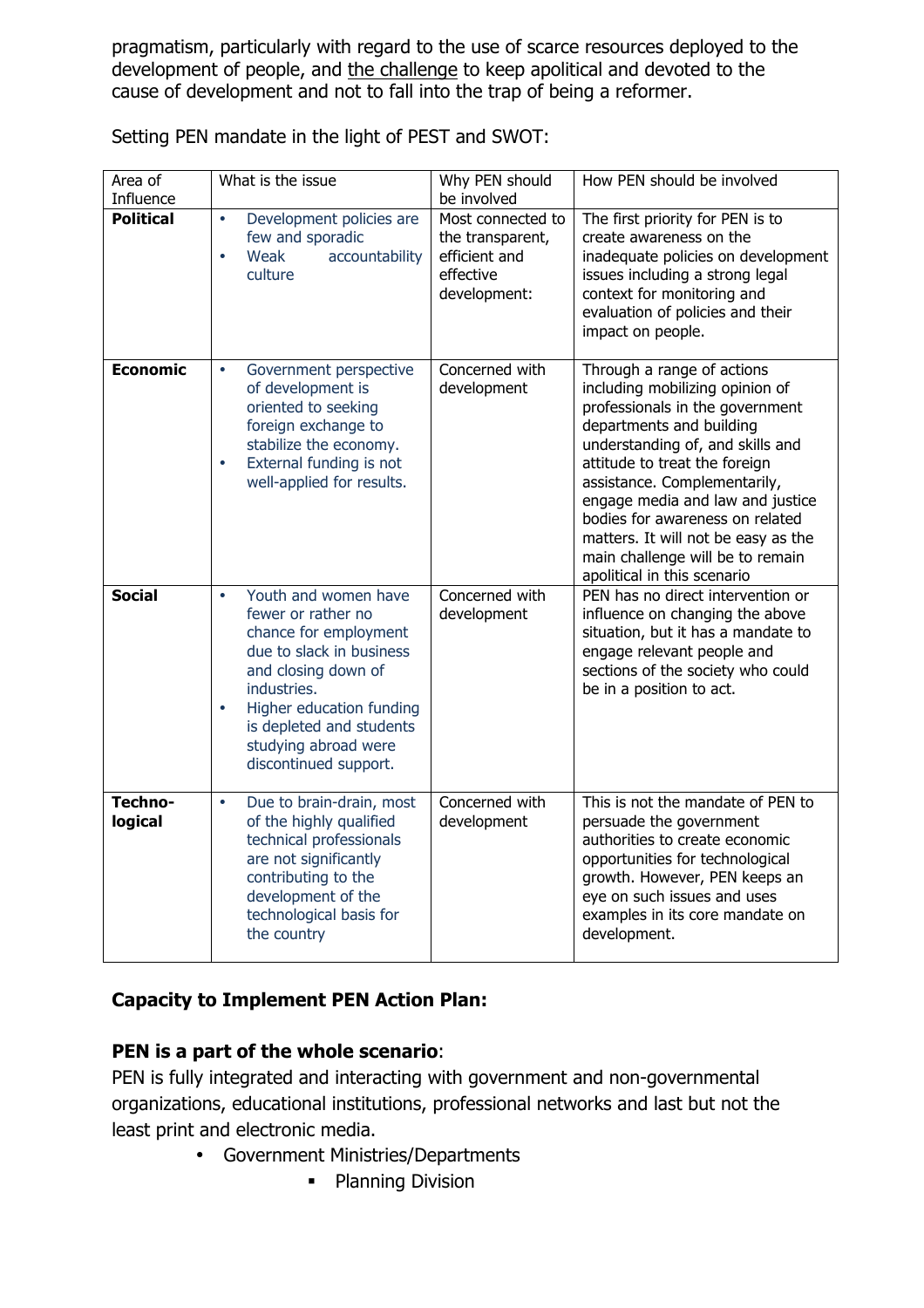- **Ministry of Social Welfare and Women Affairs**
- **-** Department of Special Education
- Social Development/Sociology Departments of the following Universities:
	- Ouid-e-Azam University, Islamabad
	- **Iqra University, Islamabad**
	- **EXEC** Lahore University of Management Sciences, Lahore
	- **Bahria University (partnership in negotiation)**
- NGOs & Experts a large number of national organizations and professionals in development business

Individual members of PEN include independent M&E consultants and professionals working for various organizations:

- Public sector organizations such as Planning Division, Ministry of Social Welfare and Women Affairs, Department of Special Education.

- Private sector institutions,
- Not-for-profit sector including NGOs and INGOs, and
- Academic institutions such as Iqra University, Bahria University, Lahore University of Management Sciences (LUMS), etc.

### **PEN is networked internationally**:

PEN is well connected internationally. It is an Associate Member of International Organization for Cooperation on Evaluation (IOCE). It also has the intellectual and technical support on the subject from international forums i.e.:

- **EXECT** International Organization for Cooperation in Evaluation IOCE
- **EXECTE 11 International Development Evaluation Association IDEAS**
- **Programme Planning & Evaluation, Inc. Michigan, USA**
- Malaysian Evaluation Society, Kuala Lumpur, Malaysia
- Sri Lankan Evaluation Association, Colombo, Sri Lanka

Latest Participation/Representation at NONIE:

By PEN Board Member: Ghulam Mustafa, Director, Project Evaluation Cell, ERRA, Prime Minister's Secretariat (Public), Murree Road, Islamabad, Pakistan.

### **PEN's Legal Status and Conduct of Business:**

In Pakistan, professional bodies such as PEN can be registered either under Corporate Law or Social Welfare/Voluntary Organizations Law. But it is not mandatory unless the organization is seeking funding from the government or bidding for government contracts. In the case of PEN, we have initiated the process of registration with the Ministry of Social Welfare last year in order to be included in their roster in case there was an opportunity for PEN to engage more effectively in the government activities. The registration might take some time due to a long vetting process.

### **PEN's Financial Assets/Liabilities**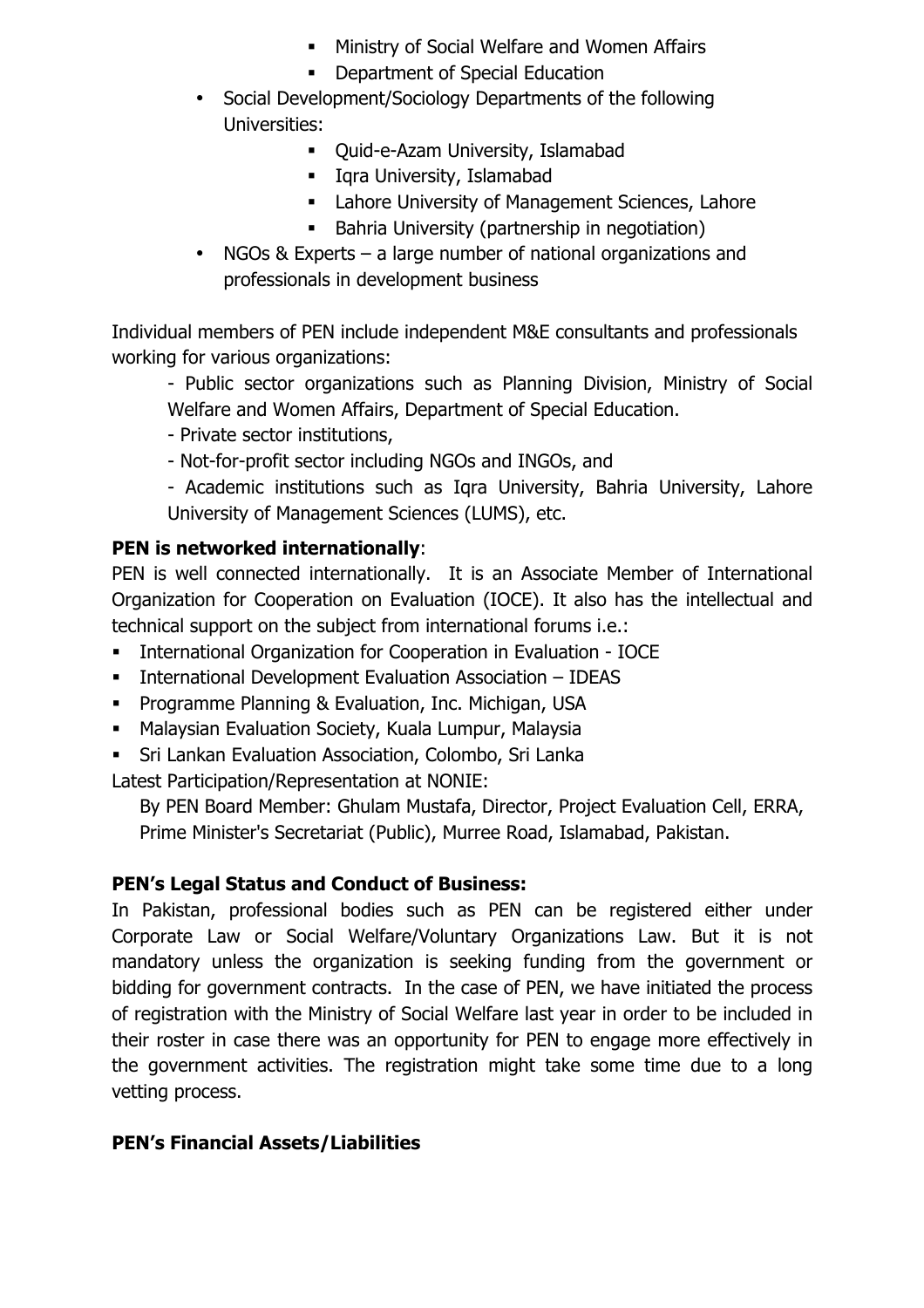PEN has nominal fixed assets and working capital pooled in by the board members on the basis of as-and-when-required to carry out an activity. It literally has no financial liability as its members work through collaboration with other organizations. PEN, at the moment, does not mobilize financial resources from donors. It is expected that after its registration with the relevant ministry, PEN may seek financial resources to deliver specific projects and bid against contracts with the public/private sectors.

## **Action in Progress**:

Technical:

- Formalize the 5 year strategic plan
- Start campaign for advocacy for political leadership and bureaucrats
- Prepare a project on building capacity of government departments in monitoring and evaluation
- Conduct research and update situation analysis of development scenario in the country to make adjustments in the action plan
- Engage academia and journalist in the debate on transparency and invite writers to write and publish articles from PEN forum

Administrative:

- Application for attaining legal status Islamabad
- Campaign for membership Pakistan
- Updated list of Members
- Prepare for Board Election in 2013
- Prepare projects to deliver training to existing partners
- Conclude negotiations with Bahria University
- Develop Website subject to support from EvalPartners
- Attend event organized by EvalPartners in Thailand in December 2012

# **Bottlenecks/challenges:** What were (are) three key challenges/bottlenecks that hampered your VOPE's capacity to contribute to the above strategy?

Firstly: it might sound rhetorical but it is a fact that without sustained financial backup, the organization cannot implement its programme. It is by far the most critical agent in defining the scope and extent of work PEN can undertake effectively.

The main challenge is to secure a funding partnership and still maintain professional and intellectual independence. PEN board's hesitation to go out seeking for funding is based on this challenge.

Secondly, in the working and operating environment, the main challenge is to get over the bureaucratic system for introducing evaluation concepts, practices and systems in the government departments. There is a great deal of misunderstanding and skepticism about evaluation versus annual audit which is mandatory. Moreover,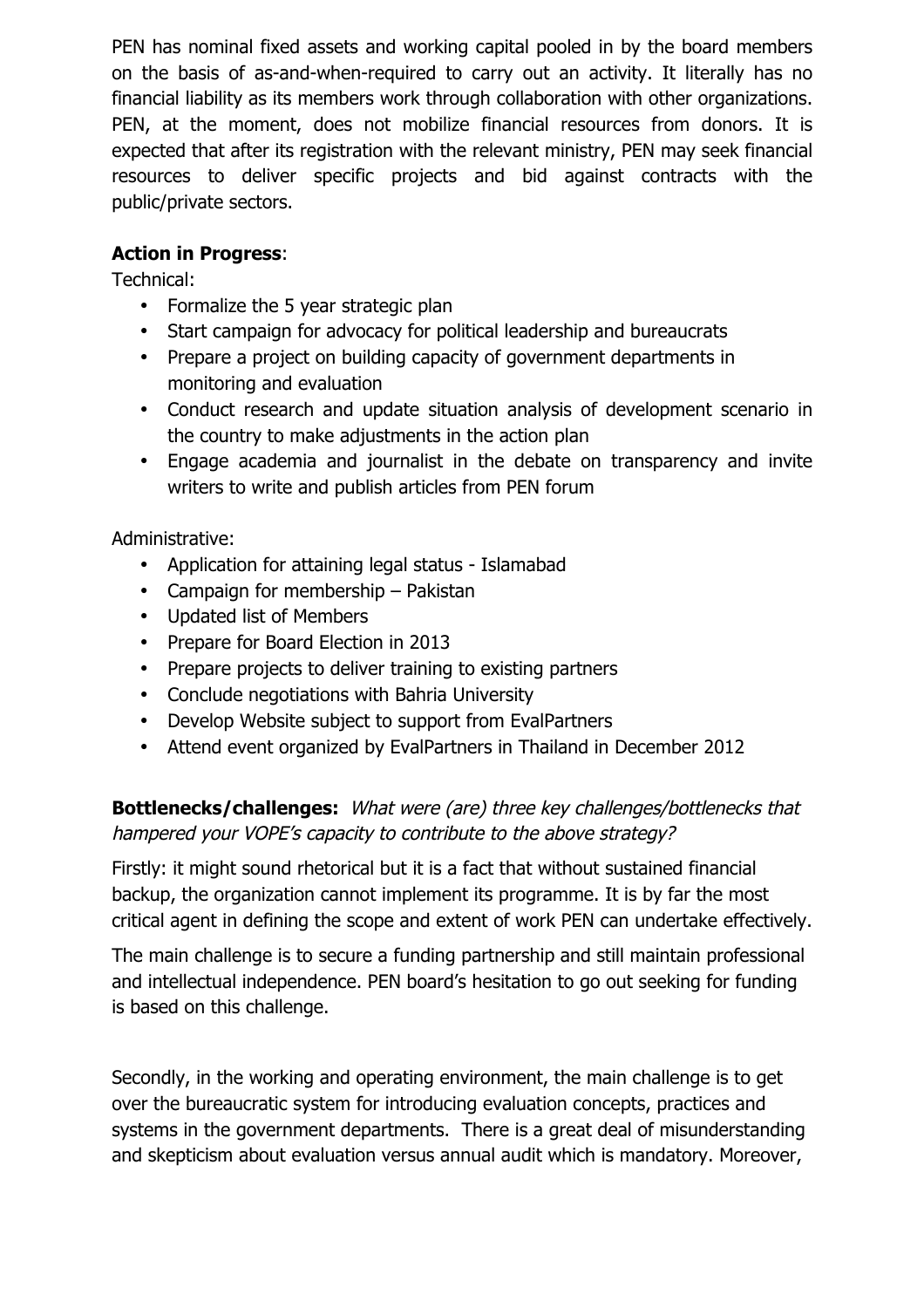utilization of the audit or evaluation findings, conclusions and recommendations is rare.

Thirdly, the WB and ADB as well as a number of UN and International development organizations have introduced many different kinds of monitoring and evaluation frameworks. Since these are sponsored actions, the government seems to have no problem with getting along a myriad host of philosophies without bother. For example, WB has been following its 360° approach whereas ADB is working on MfDR (Management for Development Results). UN agencies are pushing for UNDAF (UN development Assistance Framework) and Planning Division is working on RBM (Results Based Management).

## **Progress and results:** What progress has been achieved so far? What are expected and unexpected results achieved?

PEN has made slow but sustained progress over the last 8 years due to resource constraint and non-congenial national environment for evaluation. PEN has established its organizational structure and built a reputation as a neutral, apolitical professional network. It has formed several collaborations and partnerships with public and private sector organizations; mainly with government departments and academic institutions and other non-profit organizations.

The expected results included, among others:

- Maintaining membership and profile of the organization
- Progressive expansion in the mandate
- Continued interaction, dialogue and advocacy with public and private sector
- Productive partnerships with academic institutions
- Engagement in activities with meagre resources

The unexpected result: There was no opposition to our work from any sector. So far, we managed to work in collaboration with both public and private sector.

**Key enabling factors:** From your perspective, what are three key factors that enabled your VOPE to achieve expected results, or progress towards them?

- PEN has managed to work due to the dedication of its board and members who are committed professionals, and its partners. Collaboration with academic institutions is our main strength.
- Besides, we are constantly in advocacy and dialogue with government departments and have developed mutual respect for each other's point of view on monitoring and evaluation scenario in the country.
- Networking at international level, especially with IOCE has positively supported PEN in enhanced profile at the national level. Our members got a